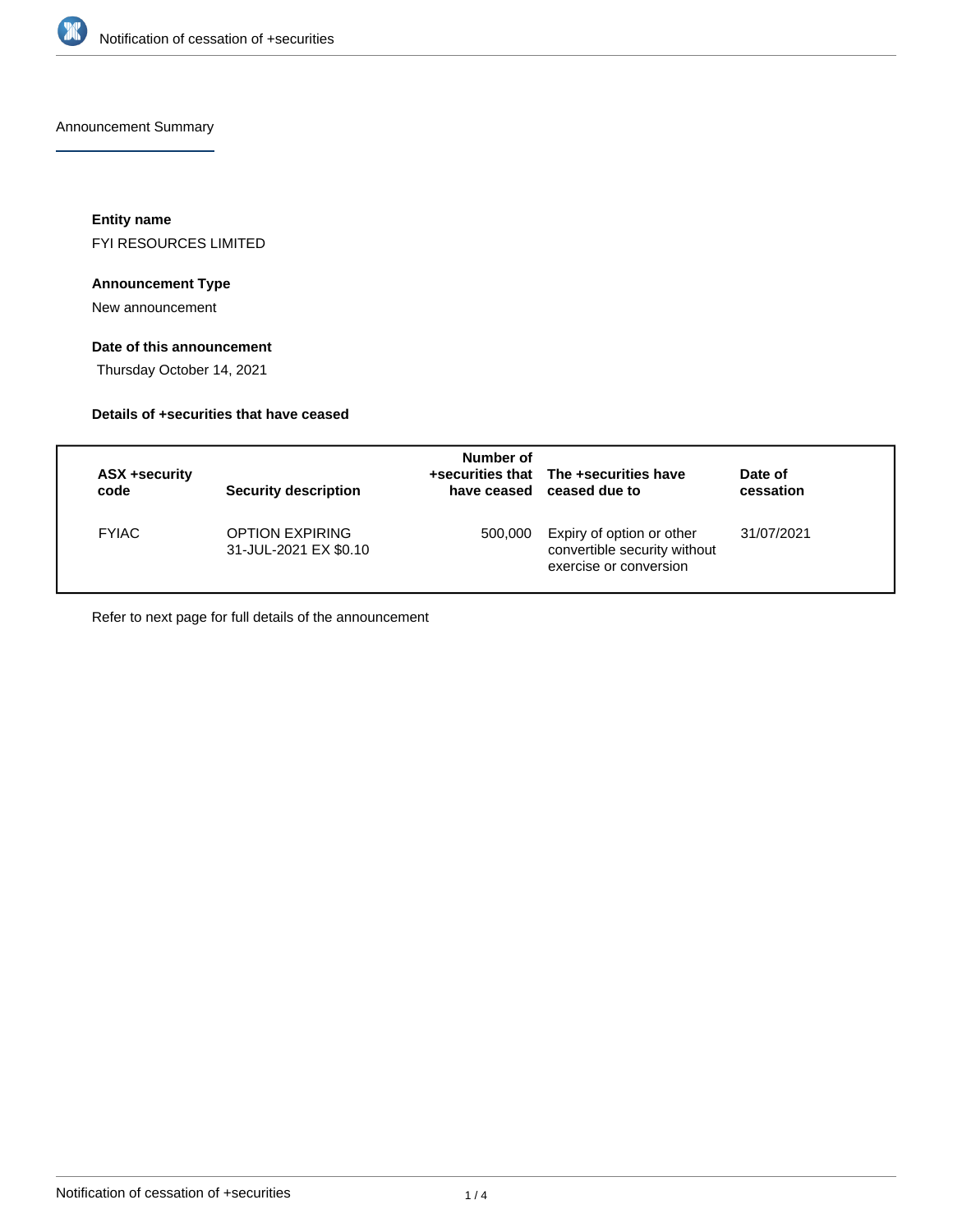

### Part 1 - Announcement Details

## **1.1 Name of +Entity**

FYI RESOURCES LIMITED

We (the entity named above) provide the following information about our issued capital.

**1.2 Registered Number Type**

ABN

**Registration Number** 85061289218

## **1.3 ASX issuer code**

FYI

## **1.4 The announcement is**

New announcement

## **1.5 Date of this announcement**

14/10/2021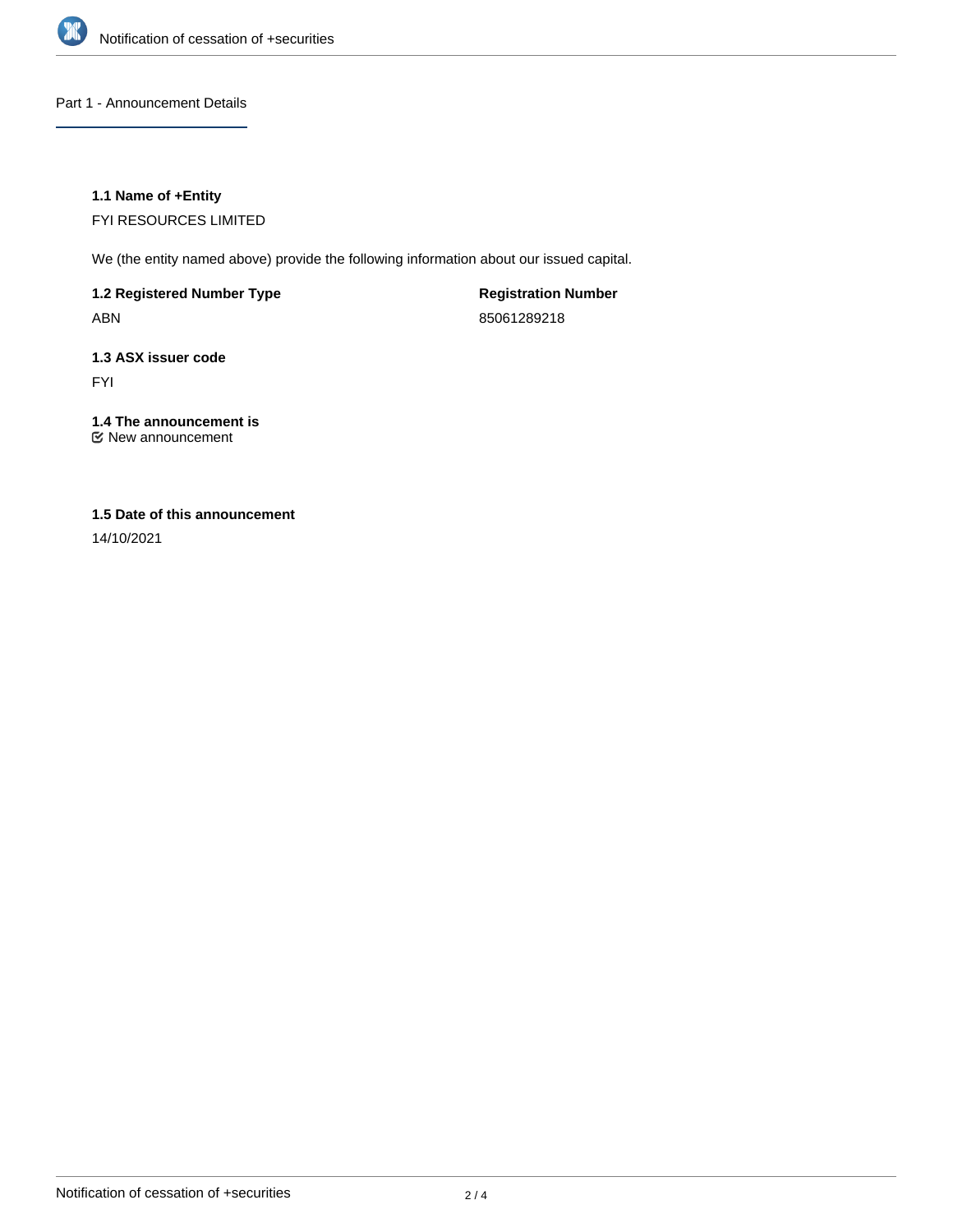

### Part 2 - Details of +equity securities or +debt securities that have ceased

# **ASX +Security Code and Description** FYIAC : OPTION EXPIRING 31-JUL-2021 EX \$0.10 **Unquoted +equity securities that have ceased**

**Number of securities that have ceased** 500,000

**Reason for cessation**

Expiry of option or other convertible security without exercise or conversion

**Date of cessation** 31/7/2021

**Is the entity paying any consideration for the cessation?** No

**Any other information the entity wishes to notify to ASX about the cessation?**